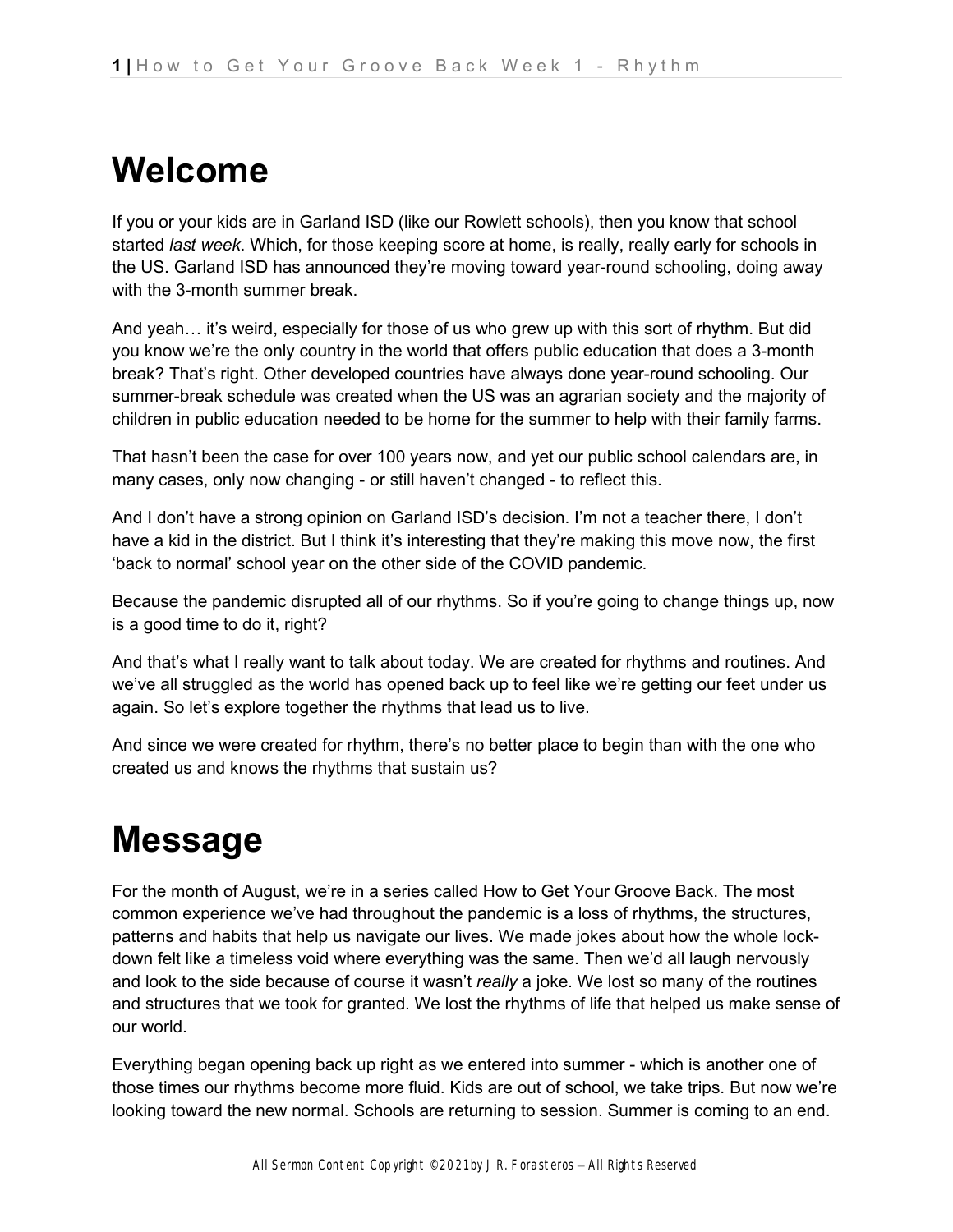So we want to ask over the next month how we get back into rhythms of faith. What are the practices that order our lives and lead us to life and flourishing?

Today, we're going to begin with an overview. It's quite something to claim we're created to live in rhythms, after all. What would they be?

#### Turn with us t[o](https://ref.ly/logosref/bible.1.1) [Genesis 1.](https://ref.ly/logosref/bible.1.1)

[Genesis 1](https://ref.ly/logosref/bible.1.1) is a poem about the creation of the world and humanity. We think Israelite priests recited it in temple ceremonies that celebrated how God created us and our relationship with the natural world (like harvest festivals, for instance).

If we could read Hebrew, we could hear the poetic rhythm woven into the poem. Even still, the English translation has a cadence to it that invites us to focus on the rhythms it invites us to live into.

In the beginning God created the heavens and the earth. The earth was formless and empty, and darkness covered the deep waters. And the Spirit of God was hovering over the surface of the waters.

Then God said, "Let there be light," and there was light. And God saw that the light was good. Then he separated the light from the darkness. God called the light "day" and the darkness "night."

#### And evening passed and morning came, marking the first day. -- Genesis 1:1–5 (NLT)

This is the rhythm you're likely familiar with if you've rea[d](https://ref.ly/logosref/bible.1.1) [Genesis 1.](https://ref.ly/logosref/bible.1.1) God said, 'Let there be... and there was.' Then, 'there was evening and morning, the day.' That first rhythm is a daily rhythm. But [Genesis 1](https://ref.ly/logosref/bible.1.1) presses beyond a daily rhythm. On Day 4, God creates the sun, moon and stars. Here's what they're for, according to the poem:

### Then God said, "Let lights appear in the sky to separate the day from the night. Let them be signs to mark the seasons, days, and years. Genesis 1:14 (NLT)

They mark not just night and day, but seasons, holy days and years. And the poem ends with God instituting the Sabbath day as a way to organize our days into weeks.

S[o](https://ref.ly/logosref/bible.1.1) [Genesis 1](https://ref.ly/logosref/bible.1.1) organizes our hours into days, our days into weeks, our weeks into seasons (or months) and our months into years.

What's really cool is that as a people of faith, we have spiritual practices that help us lean into these various rhythms. We're going to explore these various practices throughout the series, but I want to give you an overview of them today.

As we're working through these various practices, I want you to reflect on the time they're meant to organize.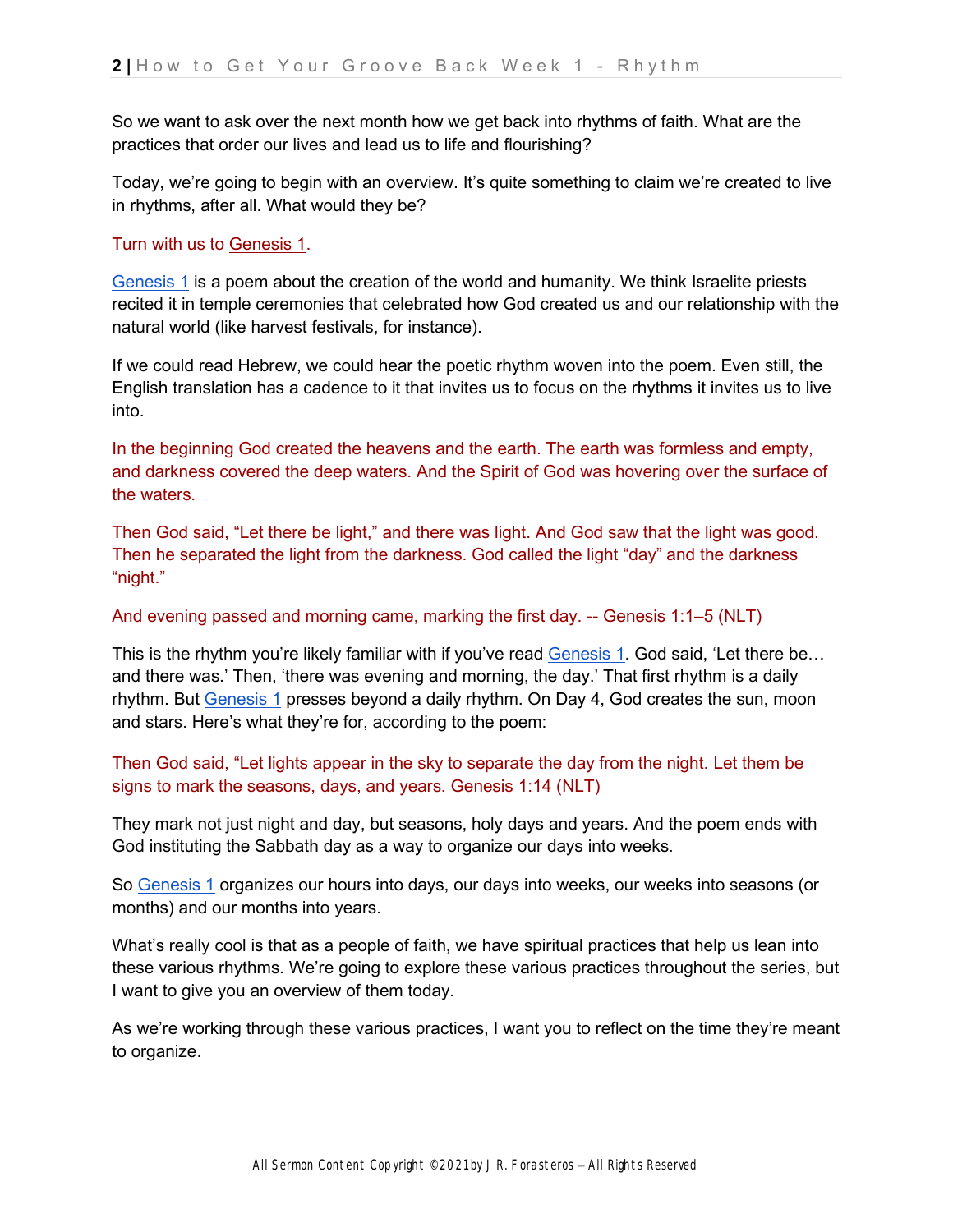So let's begin with our days. How do you feel about your days? Do you have a daily rhythm? And where is God in that rhythm? Is your day organized to invite you to remember that God is present with you?

#### Turn with us t[o](https://ref.ly/logosref/bible.19.1) [Psalm 1.](https://ref.ly/logosref/bible.19.1)

The first song in the book of Psalms is sort of the introduction to the whole songbook. It's a celebration of a faithful person, one who is connected to God and therefore is a source of hope and flourishing for those around them. Notice the daily rhythm the song celebrates:

Oh, the joys of those who do not follow the advice of the wicked, or stand around with sinners, or join in with mockers.

But they delight in the law of the Lord, meditating on it day and night.

They are like trees planted along the riverbank, bearing fruit each season. Their leaves never wither, and they prosper in all they do. -- Psalm 1:1–3 (NLT)

This faith-filled person, this fountain of joy and hope, is a person who uses scripture, meditation and prayer to organize their days. And as a result, their whole lives find a strong rhythm. Their lives bear healing fruit *each season* - that's more rhythm language. I love that the Psalm acknowledges that you never know what life is going to throw at us. There are all sorts of different seasons. And the best way to be ready for them is by immersing ourselves in the daily rhythms of spiritual practices that keep us deeply rooted in God.

#### Turn with us t[o](https://ref.ly/logosref/bible.2.20) [Exodus 20.](https://ref.ly/logosref/bible.2.20)

I bet I don't have to convince you about the weekly rhythm - worshipping together. This was the biggest blow the pandemic had on us, as we had to move to virtual-only worship for nearly 18 months. But God's people have always taken a weekly break to come together and remember who we are - not our jobs, but our vocation: God's beloved people, joining God in being good news to the world. That's why one of the big 10 (commandments) is all about the Sabbath day and ties it back to th[e](https://ref.ly/logosref/bible.1.1) [Genesis 1](https://ref.ly/logosref/bible.1.1) creation poem.

"Remember to observe the Sabbath day by keeping it holy. You have six days each week for your ordinary work, but the seventh day is a Sabbath day of rest dedicated to the Lord your God. On that day no one in your household may do any work. This includes you, your sons and daughters, your male and female servants, your livestock, and any foreigners living among you. For in six days the Lord made the heavens, the earth, the sea, and everything in them; but on the seventh day he rested. That is why the Lord blessed the Sabbath day and set it apart as holy." -- Exodus 20:8–11 (NLT)

Once Jesus formed the church, the community of faith continued to meet, though they moved from Saturday (the Jewish Sabbath) to the first day of the week, Sunday - the day Jesus was raised from the dead. And in their weekly worship, they instituted another rhythm: receiving communion together.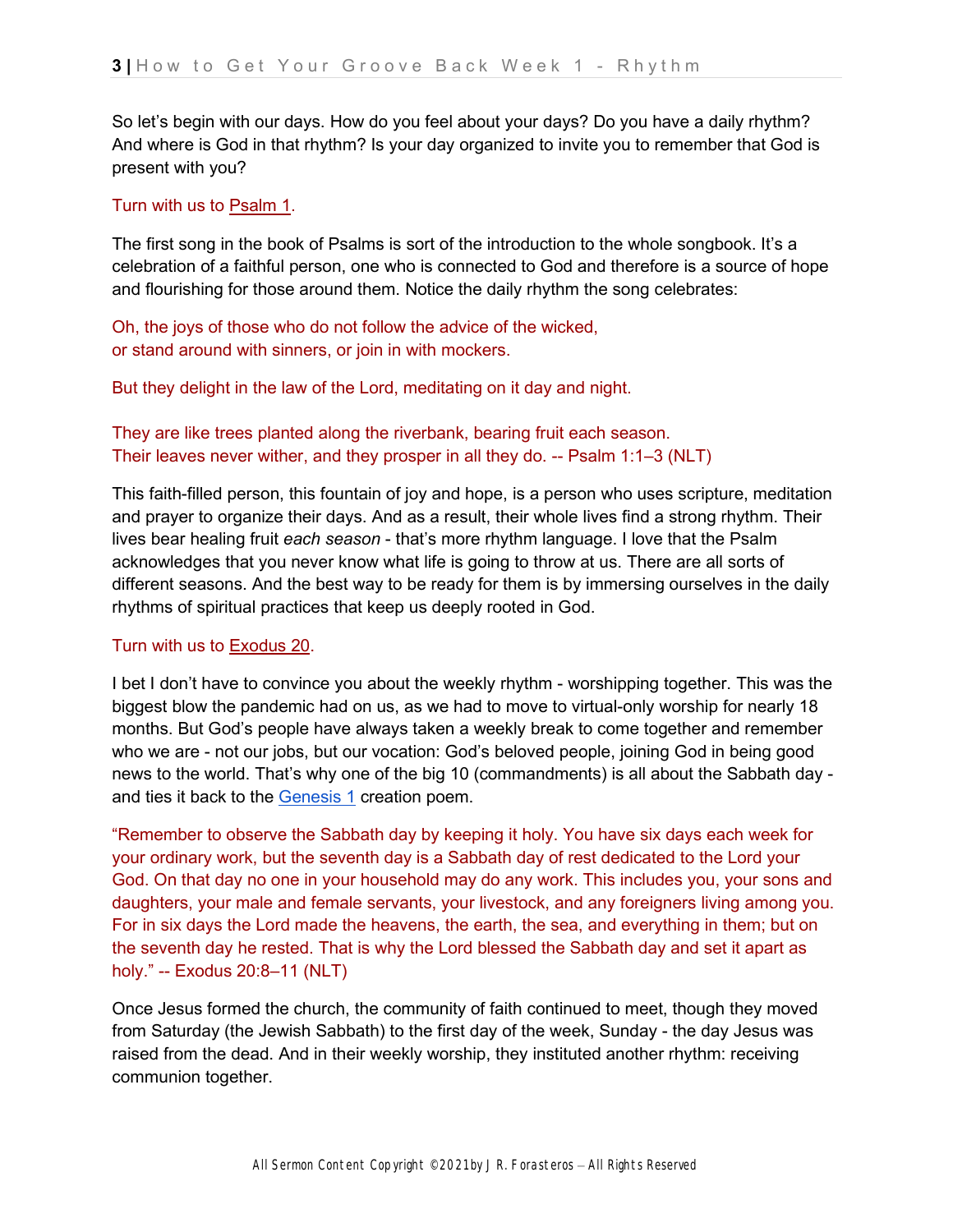### On the first day of the week, we gathered with the local believers to share in the Lord's Supper.  $-$  Acts  $20.7$

These weekly rhythms remind us whose we are. We do not belong primarily to our jobs or our culture, but to God. Our allegiance is to Jesus and his way in the world, and God invites us to gather weekly to remember that together.

Finally, God invites us to order our years. In the ancient world, this looked like planting and harvest festivals - celebrations that connected us to the rhythms of the natural world, of life.

Of course we have vestiges of those today - Halloween was a harvest festival. Easter was a fertility festival. Christmas was once a solstice celebration. But if you've been around Catalyst, you probably know we follow the Church year calendar. We begin our 'year' with Advent, a season where we prepare for Jesus' birth by remembering he's going to return for us. Then is Christmas, the celebration of God with us. Epiphany helps us meditate on what it means to say God is with us. Lent is a season of confession and repentance that prepares us for Easter - the celebration of Jesus' resurrection. And then our 'year' ends with Eastertide, where we explore the implications of the resurrection and the power of the Holy Spirit, which all culminates at Pentecost.

Every year, we walk through the life of Jesus from birth through life to death and resurrection, ending with his presence among us as his church. It's a way for that weekly rhythm of worship to shape us into people who imitate Jesus. Instead of connections to planting and harvest as our source of life, we connect to Jesus as our source of life.

And that's the heartbeat of why these rhythms are so important:

We live in a noisy world. And it can be really hard to discern God's voice. Our families are messy. Our relationships are messy. Our jobs and commitments are messy. Our politics are messy. Our world is messy.

And all that chaos can drown out the still, small voice of God.

I know I've felt like I've lost the beat more than once in the last couple of years. I bet you have too.

But friends, now is the time to return to these rhythms that shape us, these rhythms help us hear the steady, hope-filled heartbeat of our creator. Still calling us to life.

So as we move into this time of reflection, I want to invite you to consider where you've lost the beat over the last couple of years, and how in the month ahead, God is inviting you to hear the beat again and return to your source of life.

## **Communion + Examen**

This weekly rhythm tells us who we are: Jesus' chosen people.